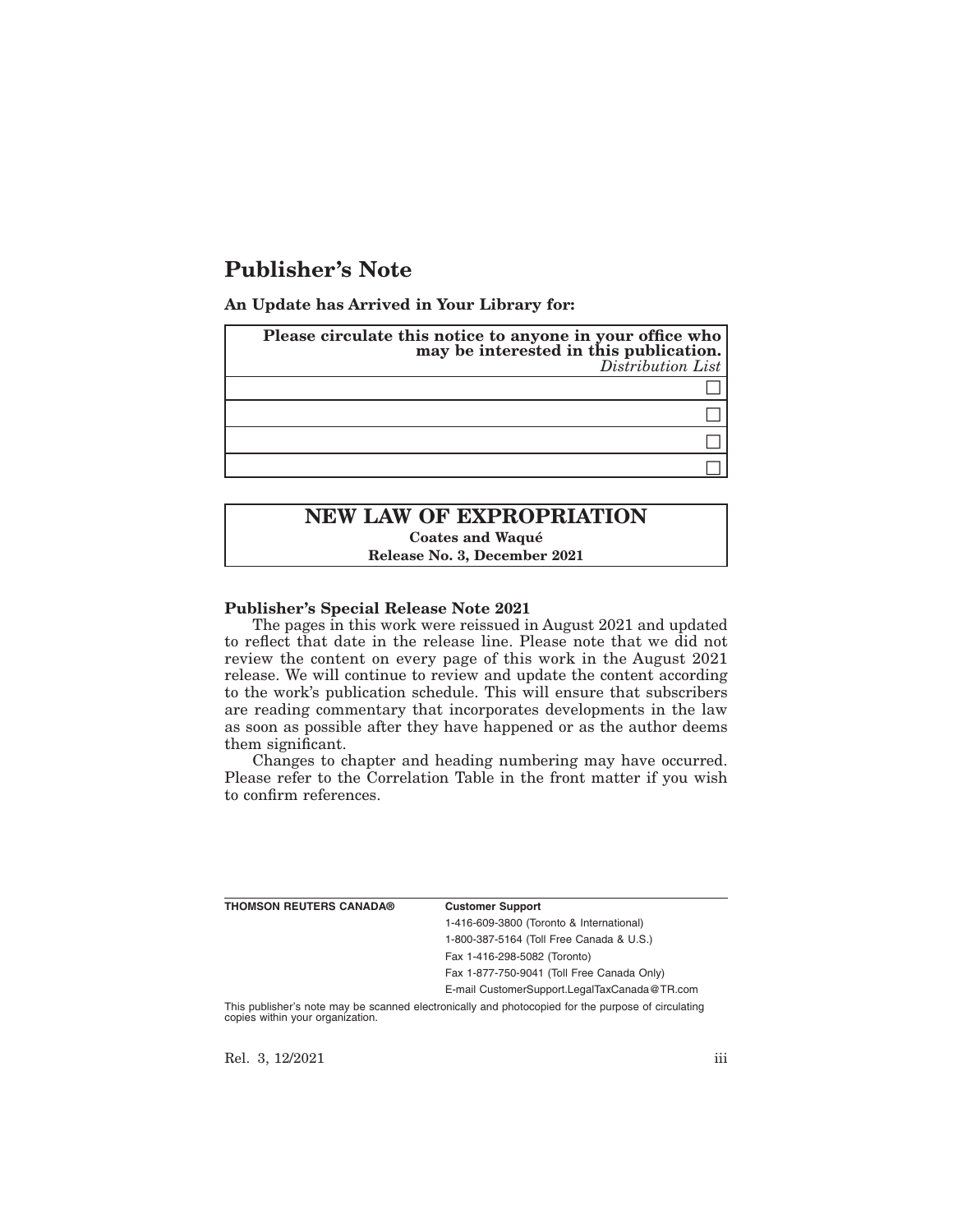## **Release Highlights**

This release updates Chapters 2 (Ontario) and 3 (Alberta).

#### **Legislative and Commentary Highlights**

The Ontario Expropriations Act, R.S.O. 1990, c. C.26, has been amended by the *Accelerating Access to Justice Act, 2021*, S.O. 2021, c. 4, Sched. 5, ss. 1 to 5 (not in force at date of publication), and Sched. 6, the *Ontario Land Tribunal Act, 2021* (OLTA), s. 48 (in force June 1, 2021).

The commentary has been updated to reflect the changes effected by the above-noted Acts and to note the limits to the application of the *Expropriations Act* effected by Bill 171, the *Building Transit Faster Act, 2020*, S.O. 2020, c. 12 (in force July 8, 2020), and Bill 197, *COVID-19 Economic Recovery Act, 2020*, S.O. 2020, c. 18, Scheds. 19 and 20 (in force July 21, 2020 ). Significant changes are summarized below.

- E Effective June 1, 2021, the *Ontario Land Tribunal Act, 2021* (OLTA), S.O. 2021, c. 4, Sched. 6, s. 59(1), repealed the *Local Planning Appeal Tribunal Act, 2017*, S.O. 2017, c. 23, Sched. 1. Under the OLTA, the Local Planning Appeal Tribunal, the Board of Negotiation under the *Expropriations Act*, the Conservation Review Board, the Environmental Review Tribunal and the Mining and Lands Tribunal were amalgamated and continued as the Ontario Land Tribunal, effective June 1, 2021, with the coming into force of the OLTA . The Ontario Land Tribunal has issued new *Rules of Practice and Procedure*, also effective June 1, 2021.
- Section 7 (as re-enacted by s. 48(3) of the OLTA) came into force June 1, 2021, and introduced the Tribunal as a body to issue a report on the merits of the application for approval. Under subsection 7(5), the Ontario Land Tribunal (formerly the Inquiry Officer) is directed to inquire whether the taking is "fair, sound and reasonably necessary in the achievement of the objectives of the expropriating authority." The test previously addressed by the Inquiry Officer of reasonable necessity set out in subsection 7(5) has not changed. Subsection 7(8) now provides for the enactment of regulations to increase the longstanding \$200 limit on costs.
- E Importantly, in 2020, other legislation limited the situations where the process under the *Expropriations Act* applies at all.
- The requirement for an inquiry was first limited by Bill 171, the *Building Transit Faster Act, 2020*, S.O. 2020, c. 12 (in force July 8, 2020), which exempted certain "priority transit projects" in the Greater Toronto Area from the then Hearing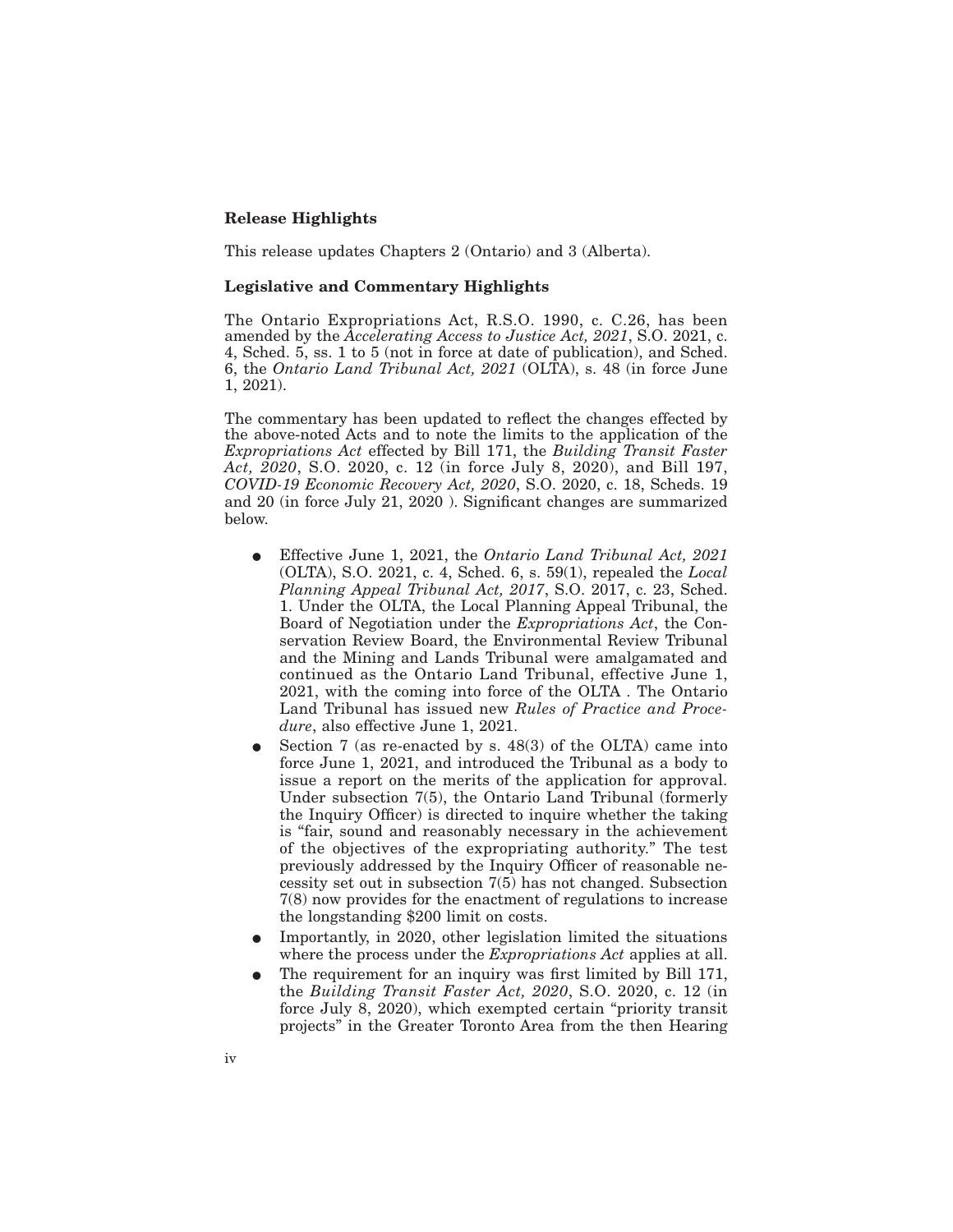of Necessity requirement where the land proposed to be taken has been designated by Order in Council as "transit corridor land." The four "priority transit projects" at present are the Ontario Line, Scarborough Subway Extension, Yonge North Subway Extension and Eglinton Crosstown West Extension.

- Also in July 2020, the Legislature extended the above exemption to: (1) provincial highway projects under the *Public Transportation and Highway Improvement Act*, R.S.O. 1990, c. P.50, and (2) land designated as "transit-oriented community land" in support of "transit-oriented community projects" associated with priority transit projects under the *Transit-Oriented Communities Act, 2020*, S.O. 2020, c. 18, Sched. 20: see Bill 197, *COVID-19 Economic Recovery Act, 2020*, S.O. 2020, c. 18, Scheds. 19 and 20, effective July 21, 2020.
- E Under the above 2020 amendments in Bills 171 and 197, the Minister may establish a process for receiving comments from owners regarding a proposed expropriation, and may make regulations regarding that process. See *Public Transportation and Highway Improvement Act*, s. 11.2, and *Transit-Oriented Communities Act, 2020*, s. 3(3)-(5).
- E In December 2020, the government enacted Bill 222, *Ontario Rebuilding and Recovery Act*, S.O. 2020, c. 35, which amended both the *Building Transit Faster Act, 2020* and the *Transit-Oriented Communities Act, 2020* to broaden the potential exemption from the hearing of necessity process, from the current four priority transit projects to any other prescribed provincial transit project. The Minister can now make regulations prescribing additional provincial transit projects.

#### **Alberta — Expropriation Act, R.S.A. 2000, c. E-13**

Effective June 2, 2021, the Province of Alberta amalgamated the former Land Compensation Board (LCB), Municipal Government Board, Surface Rights Board, and New Home Buyer Protection Board into the new Land and Property Rights Tribunal (LPRT). This was done through a series of revisions introduced under Bill 48, the *Red Tape Reduction Implementation Act, 2020 (No. 2)*, S.A. 2020, c. 39. The new *Land and Property Rights Tribunal Act*, S.A. 2020, c. L-2.3, introduced in Bill 48 and effective as of June 2, 2021, amends and replaces sections of the *Expropriation Act* to replace the jurisdiction of the old LCB with the new LPRT. In effect, the LPRT adopted all aspects of the former Boards' jurisdictions, including the LCB's. Section 21(d) of the *Land and Property Rights Tribunal Act* makes clear that "any decision, determination, or order" made before June 2, 2021 by the former Boards, including the LCB, is deemed to be a decision and order of the Tribunal.

#### **ProView Developments**

Rel. 3, 12/2021 v